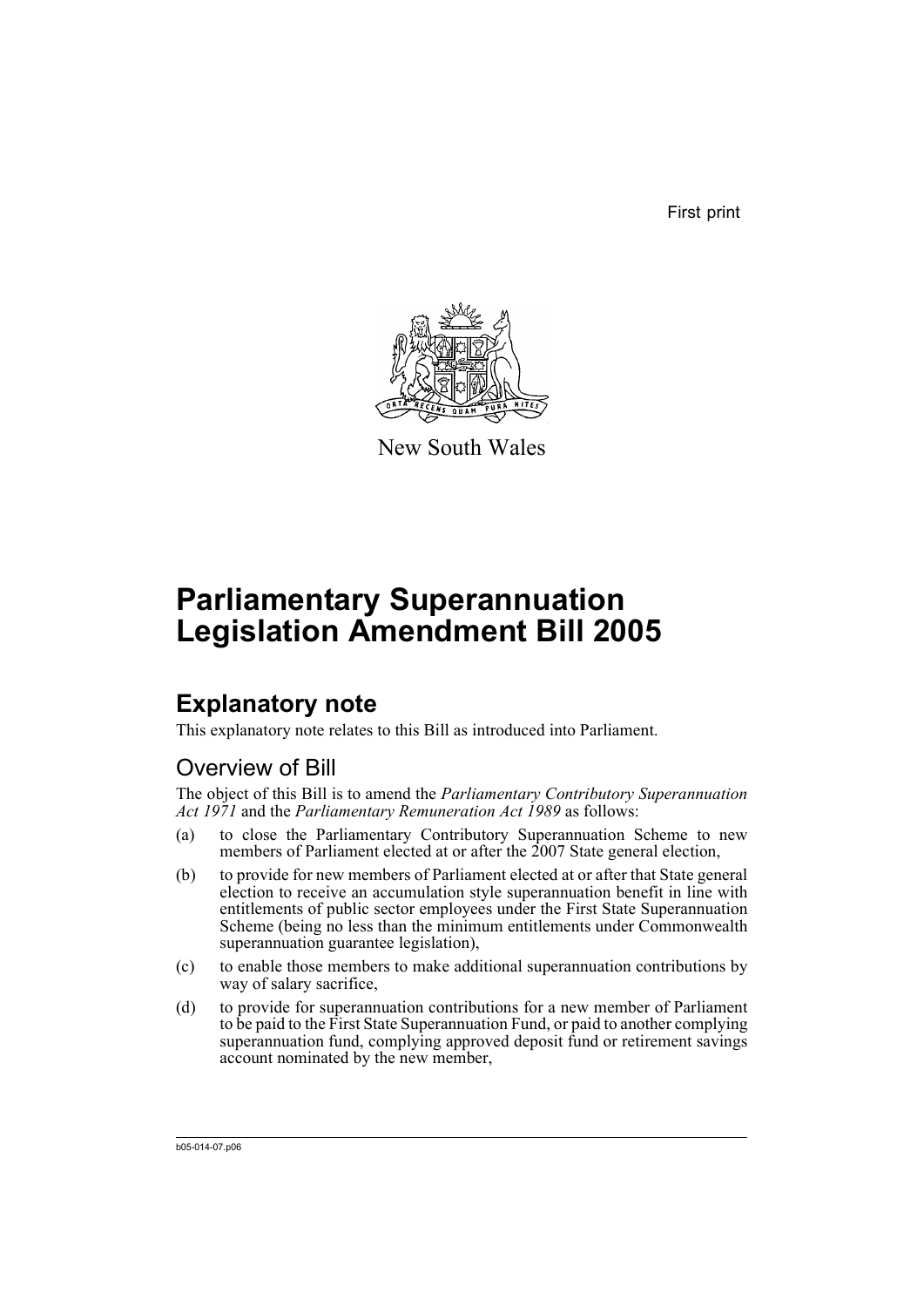Explanatory note

- (e) to enable continuing members of the Parliamentary Contributory Superannuation Scheme to cease to contribute after the age of 65 years if they have completed 20 years' service,
- (f) to enable former members of Parliament to make an election to convert a deferred pension under the Parliamentary Contributory Superannuation Scheme to a lump sum benefit within 3 months of the pension being payable, rather than within 3 months of ceasing to be a member,
- (g) to enable certain benefits payable to de facto partners or spouses of former members under the Parliamentary Contributory Superannuation Scheme to be reduced to meet superannuation contribution surcharge obligations of the former members,
- (h) to provide that a continuing member of the Parliamentary Contributory Superannuation Scheme seeking re-election who dies on polling day before the polls close is taken to be a member for the purposes of the Scheme,
- (i) to make other consequential amendments and to enact consequential savings and transitional provisions.

## Outline of provisions

**Clause 1** sets out the name (also called the short title) of the proposed Act.

**Clause 2** provides for the commencement of the proposed Act on the date of assent.

**Clause 3** is a formal provision that gives effect to the amendments to the *Parliamentary Contributory Superannuation Act 1971* set out in Schedule 1.

**Clause 4** is a formal provision that gives effect to the amendments to the *Parliamentary Remuneration Act 1989* set out in Schedule 2.

### **Schedule 1 Amendment of Parliamentary Contributory Superannuation Act 1971**

### **Closure of Parliamentary Contributory Superannuation Scheme**

**Schedule 1 [1]** inserts proposed Part 1A (proposed section 4A) into the Principal Act. Proposed section 4A closes the Parliamentary Contributory Superannuation Scheme to members of Parliament elected at or after the 2007 general election, other than continuing members. A member does not cease to be a continuing member because of a break of 3 months or less as a member of parliament.

**Schedule 1 [7]** omits a provision that enables benefits to be paid into a Commonwealth Parliamentary superannuation scheme, as a result of the closure of that scheme.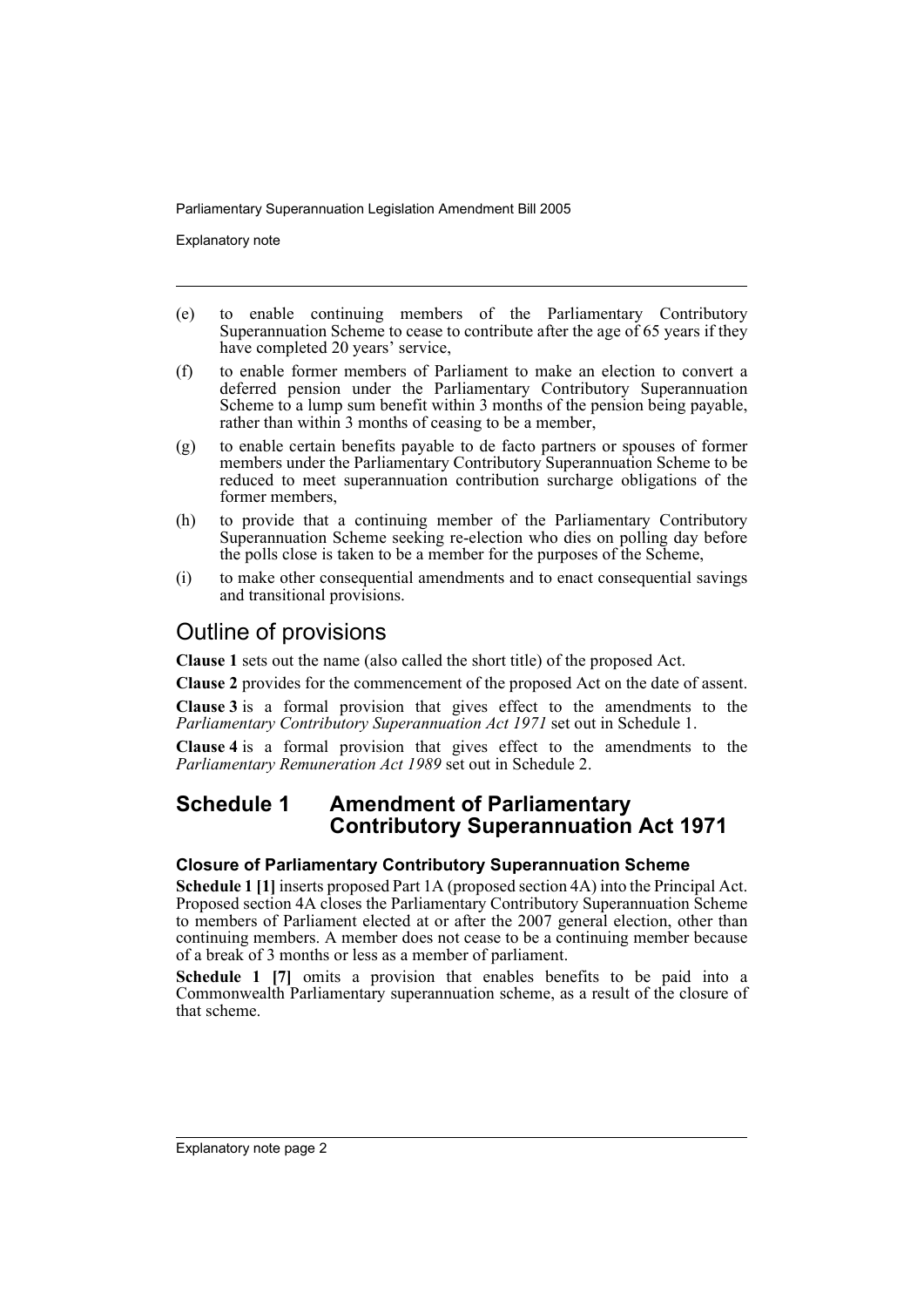Explanatory note

### **Other amendments affecting continuing members of the Parliamentary Contributory Superannuation Scheme**

**Schedule 1 [2]** inserts proposed section 18B into the Principal Act. The proposed section enables a member who has reached the age of 65 years, and has received salary for an aggregate period of 20 years or more, to elect to cease to have deductions made from his or her salary. When the person is entitled to be paid the benefit (on ceasing to be a member) it is to be calculated as if the person had ceased to be entitled to receive salary when the election took effect rather than on the day the person ceased to be a member.

**Schedule 1 [5]** amends section 20 of the Principal Act to make it clear that an election to convert a pension to a lump sum benefit is to be made within 3 months of the benefit becoming payable, rather than within 3 months of a member ceasing to be a member. **Schedule 1 [3] and [4]** make consequential amendments.

**Schedule 1 [8]** amends section 26D of the Principal Act to include a pension payable to the spouse or de facto partner of a former member, being a pension based on a percentage of the member's salary, in the benefits that may be reduced to meet superannuation contribution surcharge liabilities. **Schedule 1 [6]** makes a consequential amendment.

**Schedule 1 [9]** inserts proposed section 32C into the Principal Act. The proposed section provides that a member is taken to be a member at the time of his or her death if the person was a member before an election and dies while seeking election before the close of polls on polling day. Currently, such a person is treated as a former member. One consequence of the amendment is that the spouse or de facto partner of any such person may elect to convert a pension entitlement arising out of the death to a lump sum benefit.

**Schedule 1 [11]** makes it clear that certain provisions applying to the commutation of pensions apply, and have always done so, to pensions previously commuted by members after reaching the age of 65 or 70.

### **Savings and transitional provisions**

**Schedule 1 [10]** enables savings and transitional regulations to be made as a result of the enactment of the proposed Act.

**Schedule 1 [12]** inserts proposed clause 10 into Schedule 1 to the Principal Act to validate previous reductions of the pensions to which section 26D is extended by the amendment made by **Schedule 1 [8]**.

### **Schedule 2 Amendment of Parliamentary Remuneration Act 1989**

**Schedule 2 [5]** inserts proposed Division 2 of Part 3A (proposed sections 14B–14F) into the Principal Act.

Proposed section 14B applies the proposed Division to members other than continuing members of the Parliamentary Contributory Superannuation Fund.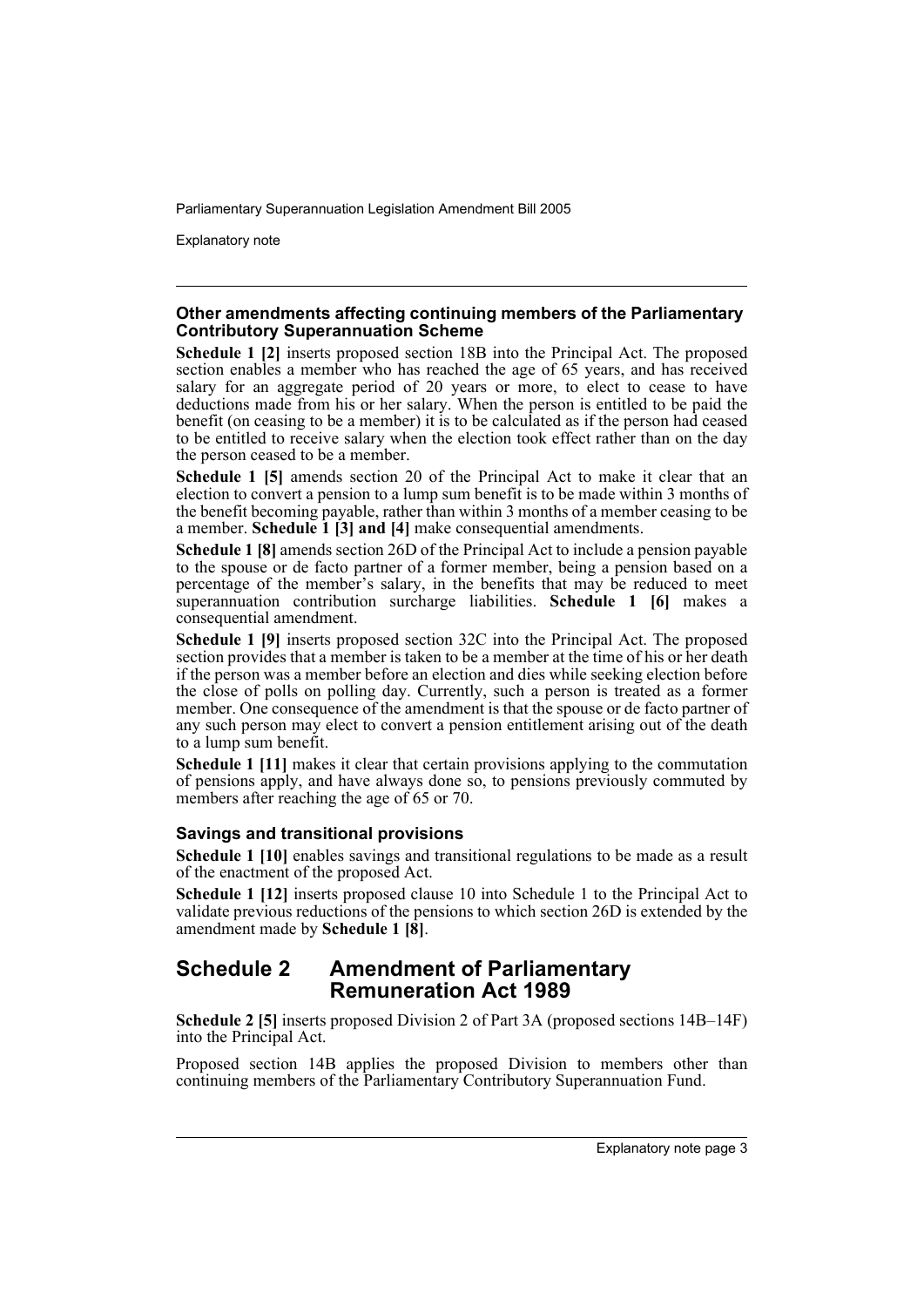Explanatory note

Proposed section 14C contains definitions of words and expressions used in the proposed Division.

Proposed section 14D requires the State of New South Wales to make a superannuation contribution for members of 9% per annum of the salary of the members (or such greater percentage as may be prescribed by the regulations). Salary is to be taken to be the greatest of the maximum contribution base (determined under the *Superannuation Guarantee (Administration) Act 1992* of the Commonwealth) or the basic salary and additional salary (if any) of a member or such other salary as may be prescribed by the regulations.

Proposed section 14E requires the superannuation contribution to be paid to the First State Superannuation Fund, or paid to a complying superannuation fund, complying approved deposit fund or retirement savings account nominated by the member concerned.

Proposed section 14F enables members to make additional superannuation contributions by way of salary sacrifice. The contributions are to be paid to a complying superannuation fund, complying approved deposit fund or retirement savings account nominated by the member concerned.

**Schedule 2 [1]–[4]** make consequential amendments.

**Schedule 2 [6]** enables savings and transitional regulations to be made as a result of the enactment of the proposed Act.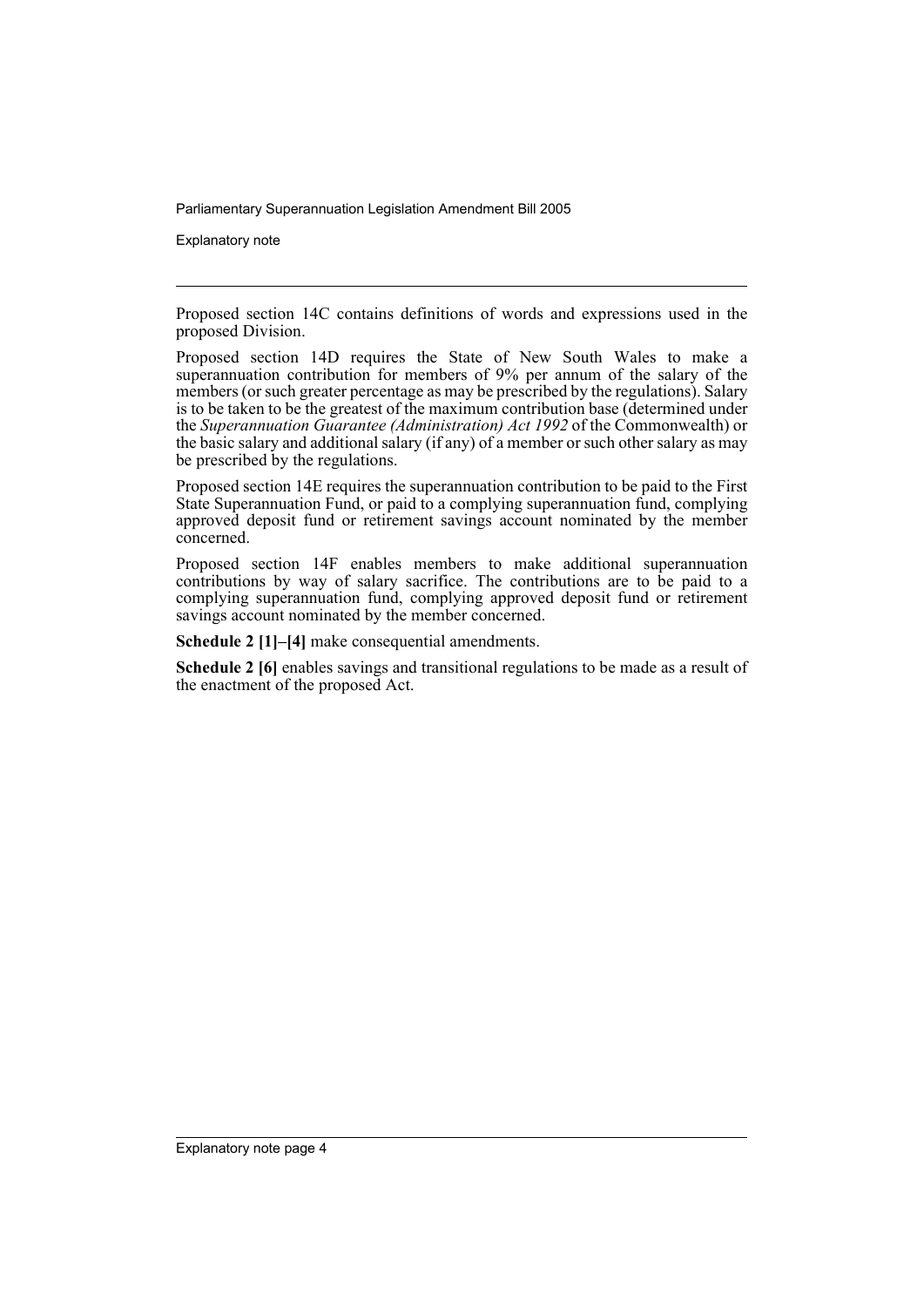First print



New South Wales

# **Parliamentary Superannuation Legislation Amendment Bill 2005**

# **Contents**

|            |                                                                          | Page          |
|------------|--------------------------------------------------------------------------|---------------|
|            | Name of Act                                                              |               |
|            | Commencement                                                             | 2             |
| 3          | Amendment of Parliamentary Contributory Superannuation<br>Act 1971 No 53 | $\mathcal{P}$ |
| 4          | Amendment of Parliamentary Remuneration Act 1989<br>No 160               | 2             |
| Schedule 1 | Amendment of Parliamentary Contributory Superannuation<br>Act 1971       | 3             |
| Schedule 2 | Amendment of Parliamentary Remuneration Act 1989                         |               |
|            |                                                                          |               |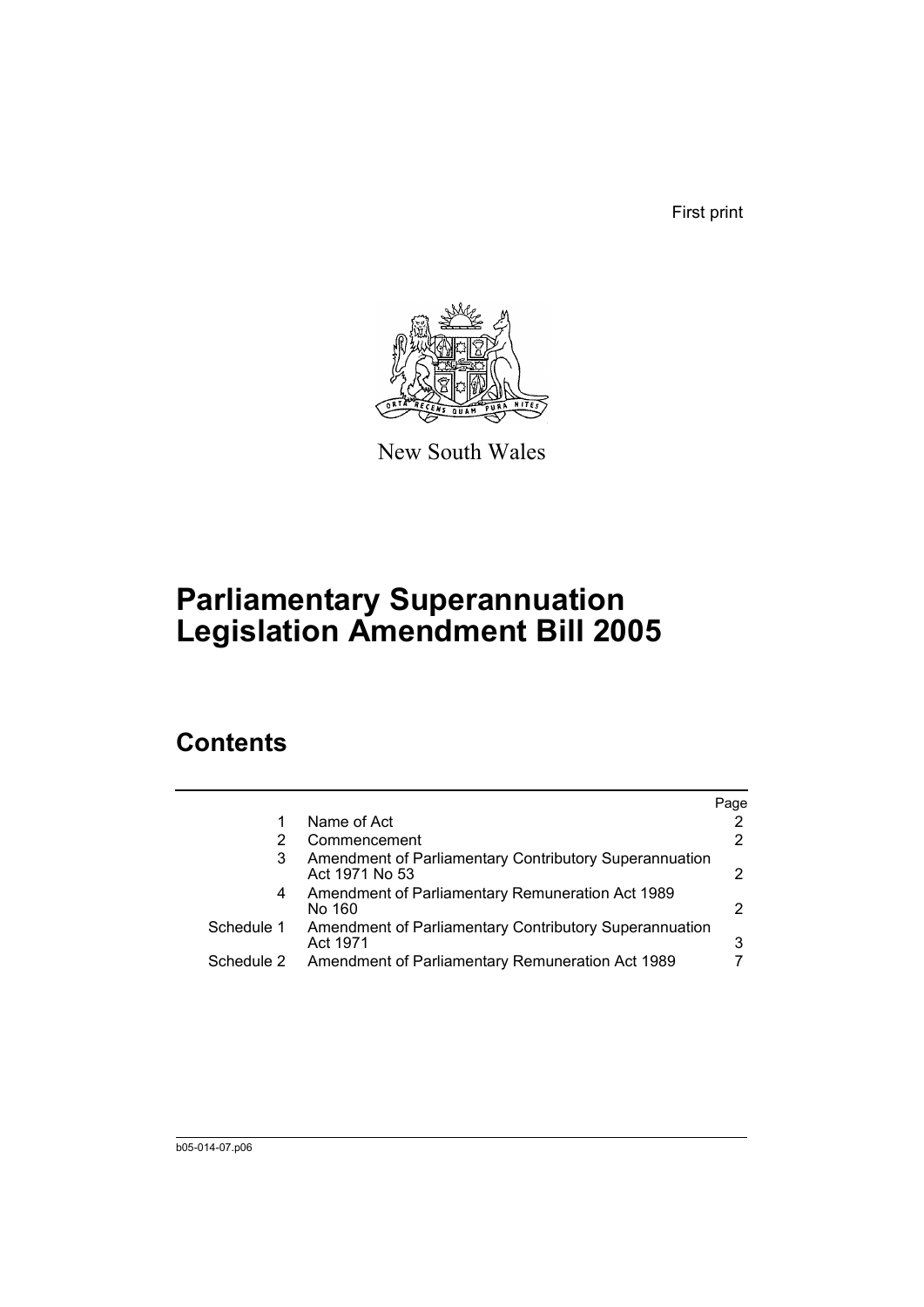Contents

Page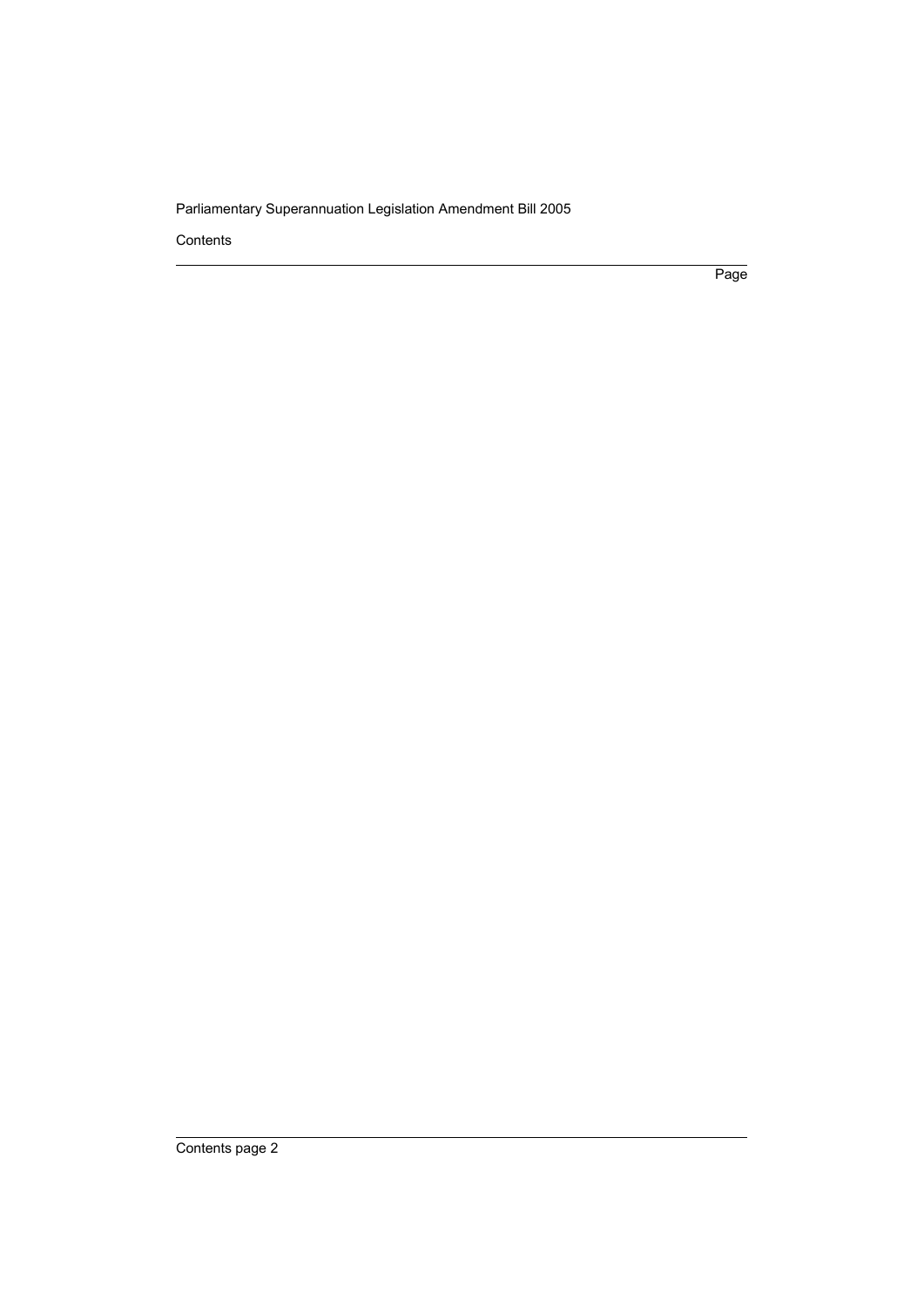

New South Wales

# **Parliamentary Superannuation Legislation Amendment Bill 2005**

No , 2005

### **A Bill for**

An Act to amend the *Parliamentary Contributory Superannuation Act 1971* and the *Parliamentary Remuneration Act 1989* to close the Parliamentary Contributory Superannuation Scheme to new members from the 2007 State general election and to provide instead for an accumulation style superannuation benefit for new members of Parliament; and for other purposes.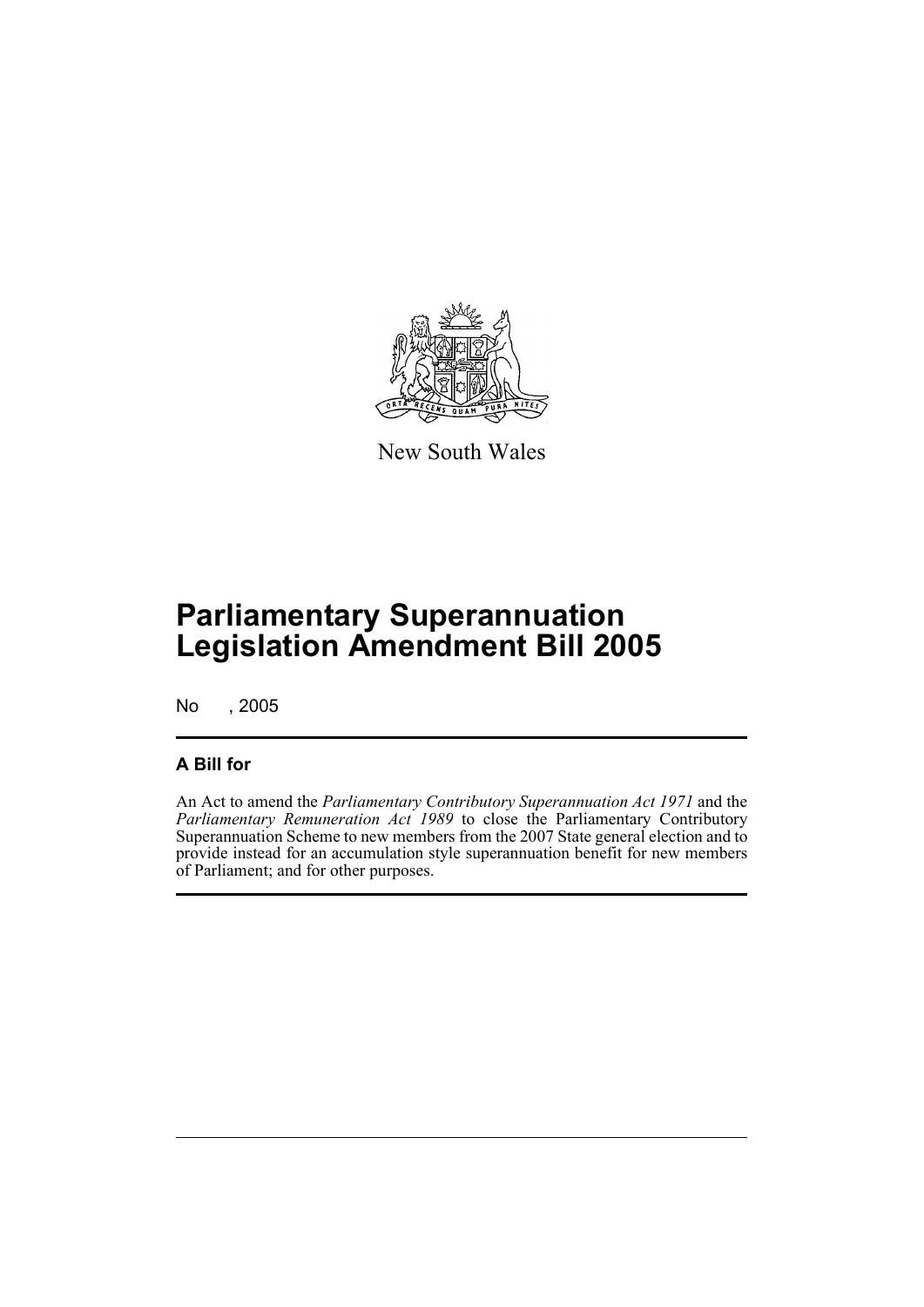|              | The Legislature of New South Wales enacts:                                                     |          |
|--------------|------------------------------------------------------------------------------------------------|----------|
| 1            | Name of Act                                                                                    | 2        |
|              | This Act is the <i>Parliamentary Superannuation Legislation Amendment</i><br>Act 2005.         | 3<br>4   |
| $\mathbf{2}$ | <b>Commencement</b>                                                                            | 5        |
|              | This Act commences on the date of assent to this Act.                                          | 6        |
| 3            | <b>Amendment of Parliamentary Contributory Superannuation Act 1971</b><br><b>No 53</b>         | 7<br>8   |
|              | The Parliamentary Contributory Superannuation Act 1971 is amended<br>as set out in Schedule 1. | 9<br>10  |
| 4            | Amendment of Parliamentary Remuneration Act 1989 No 160                                        | 11       |
|              | The <i>Parliamentary Remuneration Act 1989</i> is amended as set out in<br>Schedule 2.         | 12<br>13 |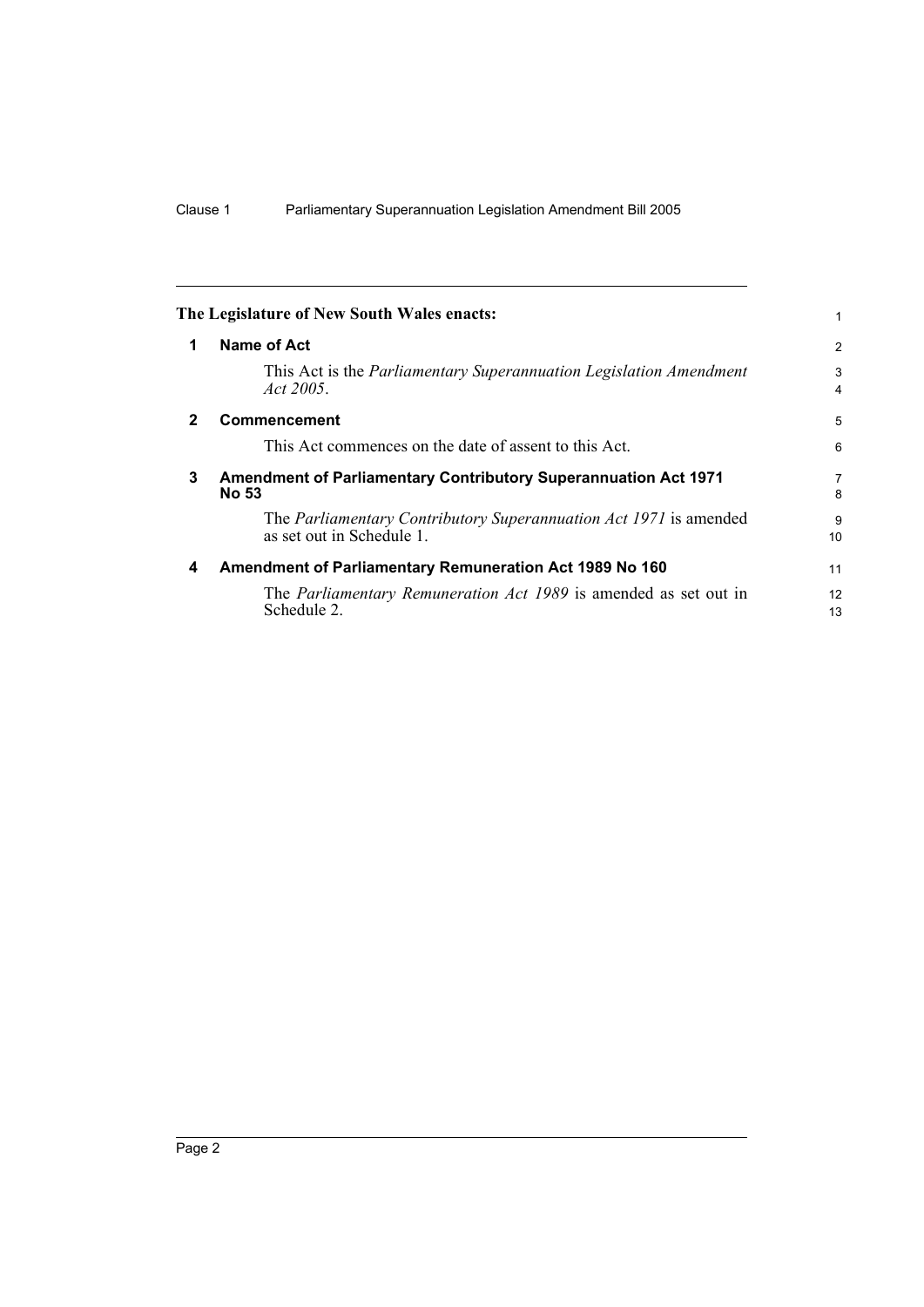Amendment of Parliamentary Contributory Superannuation Act 1971 Schedule 1

1  $\overline{2}$ 

3 4 5

6 7

## **Schedule 1 Amendment of Parliamentary Contributory Superannuation Act 1971** (Section 3) **[1] Part 1A** Insert after Part 1: **Part 1A Closure of Scheme from 2007 general election 4A Closure of Parliamentary Contributory Superannuation Scheme** (1) The Parliamentary Contributory Superannuation Scheme is closed to members elected at or after the 2007 general election, other than continuing members. (2) Accordingly, a member elected at or after the 2007 general election who is not a continuing member is not entitled: (a) to have deductions made from the member's salary under this Act, or (b) to have any period of service during which the member is not a continuing member after that election taken into account in determining any benefit payable to or in respect of the member under this Act. (3) For the purposes of this Act, a person is a *continuing member* if: (a) the person was a member of either House of Parliament at any time within the period of 3 months before polling day at the 2007 general election, and (b) the person was elected to either House of Parliament at the 2007 general election or within 3 months after polling day at that election, and (c) since polling day at that election, the person has not ceased to be a member of either House of Parliament for a continuous period exceeding 3 months. (4) In this Part, *2007 general election* means the first State general election held after the commencement of this section.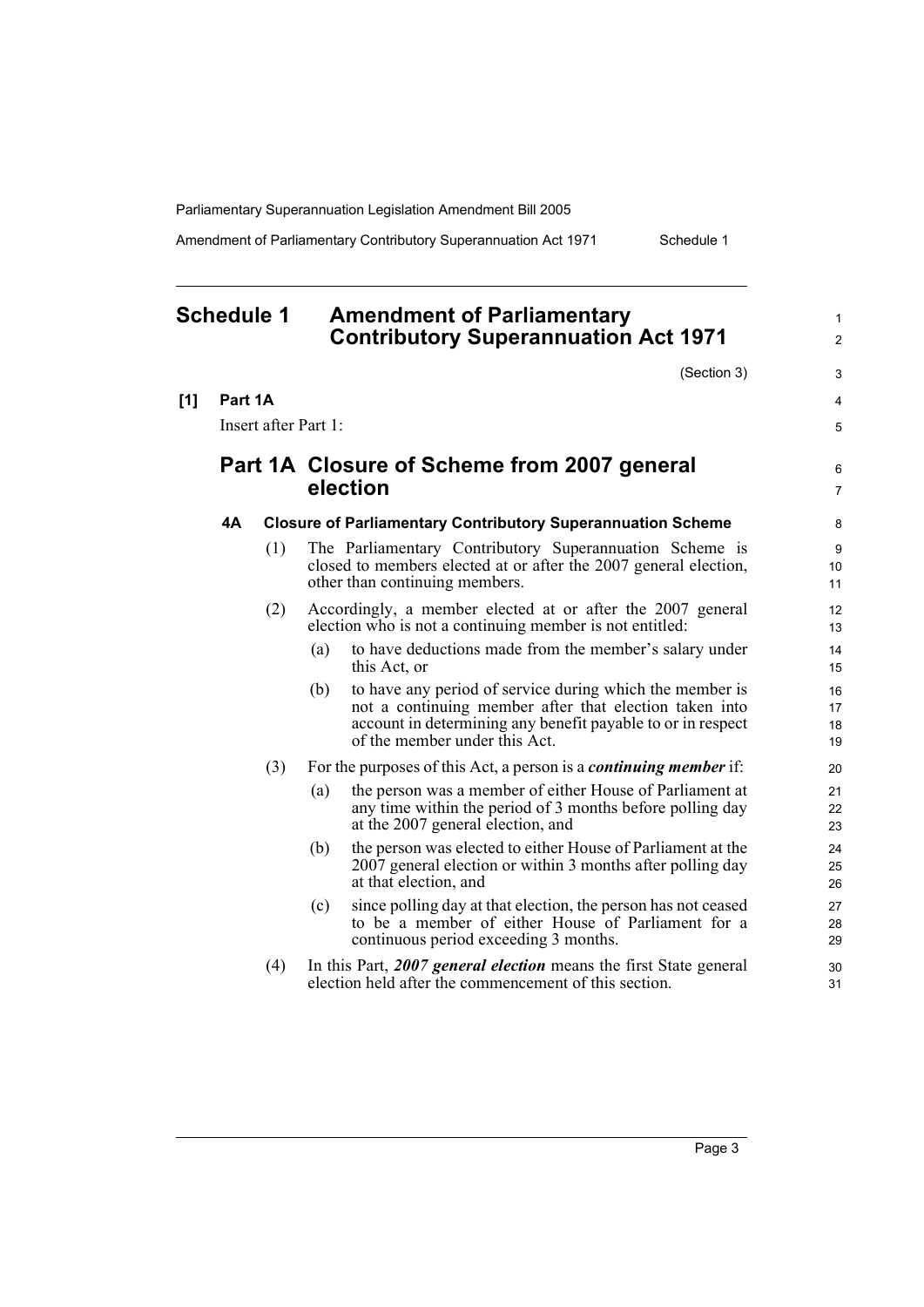Schedule 1 Amendment of Parliamentary Contributory Superannuation Act 1971

| [2] | <b>Section 18B</b>                                                                              |             |                                                                                                                                                                                                                                   |                      |  |
|-----|-------------------------------------------------------------------------------------------------|-------------|-----------------------------------------------------------------------------------------------------------------------------------------------------------------------------------------------------------------------------------|----------------------|--|
|     | Insert after section 18A:                                                                       |             |                                                                                                                                                                                                                                   |                      |  |
|     | <b>18B</b><br>Election to cease salary deductions on reaching age 65                            |             |                                                                                                                                                                                                                                   |                      |  |
|     | (1)                                                                                             |             | A member may elect, by notice in writing served on the trustees,<br>to cease to have deductions from salary instalments made under<br>section 18 if:                                                                              |                      |  |
|     |                                                                                                 |             | the member is 65 years or more of age, and<br>(a)                                                                                                                                                                                 | $\overline{7}$       |  |
|     |                                                                                                 |             | the member has been entitled to salary in respect of an<br>(b)<br>aggregate period of 20 years or more (including any period<br>before the commencement of this section).                                                         | 8<br>9<br>10         |  |
|     |                                                                                                 | (2)         | A member may not revoke an election made under this section.                                                                                                                                                                      | 11                   |  |
|     | (3)<br>An election made under this section takes effect when it is<br>approved by the trustees. |             |                                                                                                                                                                                                                                   |                      |  |
|     |                                                                                                 | (4)         | On the election taking effect, deductions from the member's<br>salary are not required to be made under this Act.                                                                                                                 | 14<br>15             |  |
|     |                                                                                                 | (5)         | An election under this section continues to have effect if, after<br>ceasing to be a member, the person again becomes a member.                                                                                                   | 16<br>17             |  |
|     |                                                                                                 | (6)         | A benefit payable under this Act to or in respect of a member who<br>makes an election under this section is to be calculated as if the<br>member ceased to be entitled to receive salary on the day the<br>election took effect. | 18<br>19<br>20<br>21 |  |
|     |                                                                                                 | (7)         | A benefit is not payable under this Act to or in respect of a<br>member who makes an election under this section until it is<br>payable under another provision of this Act.                                                      | 22<br>23<br>24       |  |
| [3] |                                                                                                 |             | Section 19B Deferral of certain pensions                                                                                                                                                                                          | 25                   |  |
|     |                                                                                                 |             | Omit section 19B (2).                                                                                                                                                                                                             | 26                   |  |
| [4] |                                                                                                 |             | Section 20 Right to convert pension to lump sum entitlement                                                                                                                                                                       | 27                   |  |
|     |                                                                                                 |             | Insert in alphabetical order in section $20(1)$ :                                                                                                                                                                                 | 28                   |  |
|     |                                                                                                 |             | <i>entitled</i> to a pension means that a pension is payable by the<br>trustees under this Part.                                                                                                                                  | 29<br>30             |  |
| [5] |                                                                                                 |             | Section 20 (11) (a)                                                                                                                                                                                                               | 31                   |  |
|     |                                                                                                 |             | Omit "after the former member ceases to be a member".                                                                                                                                                                             | 32                   |  |
|     |                                                                                                 | this Part". | Insert instead "after the former member becomes entitled to a pension under                                                                                                                                                       | 33<br>34             |  |
|     |                                                                                                 |             |                                                                                                                                                                                                                                   |                      |  |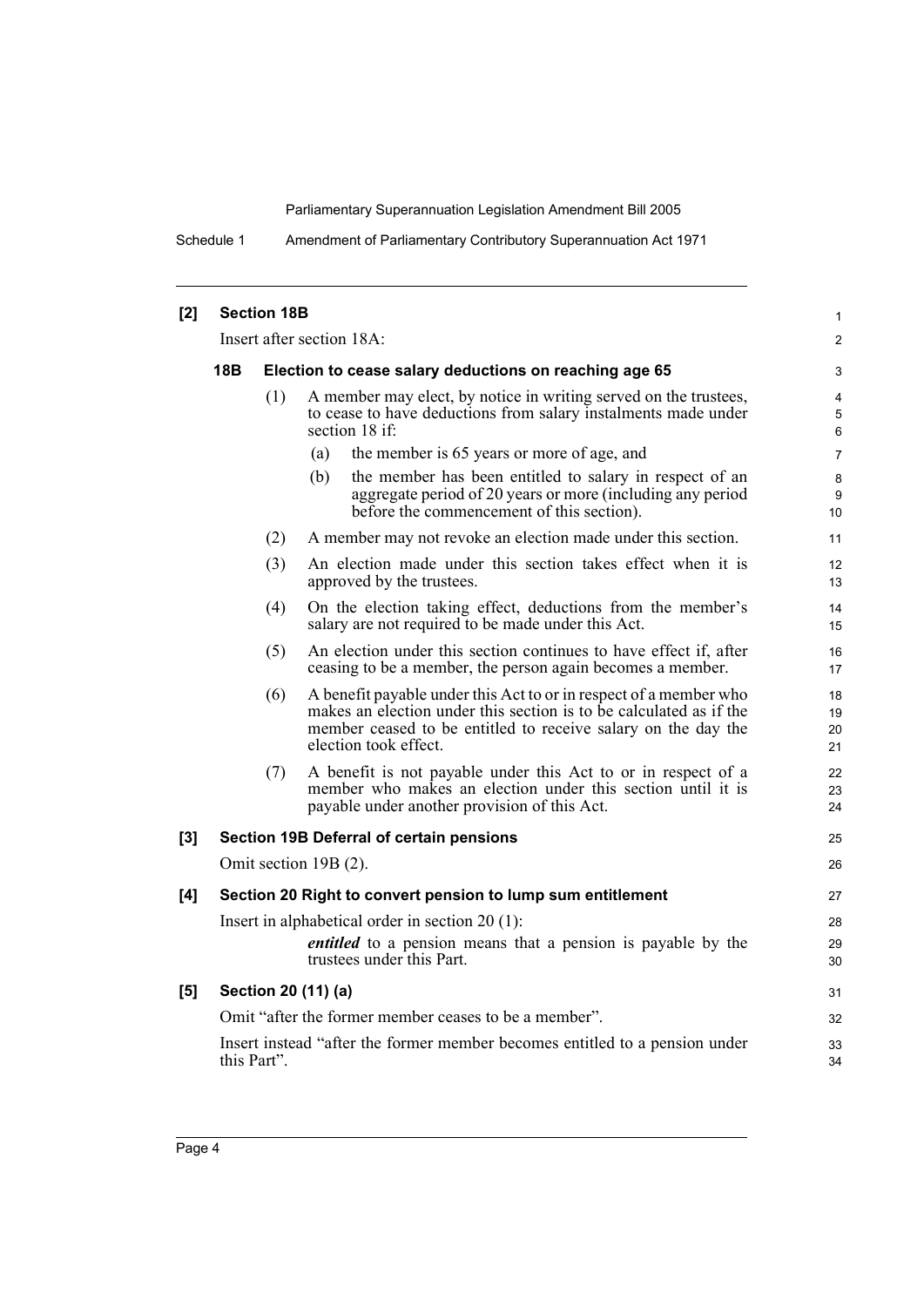|  |  | Amendment of Parliamentary Contributory Superannuation Act 1971 | Schedule 1 |
|--|--|-----------------------------------------------------------------|------------|
|--|--|-----------------------------------------------------------------|------------|

| [6]    |                              |     | Section 23 Pension for spouses or de facto partners                                                                                                                                                                                                                                                                                  | 1                          |
|--------|------------------------------|-----|--------------------------------------------------------------------------------------------------------------------------------------------------------------------------------------------------------------------------------------------------------------------------------------------------------------------------------------|----------------------------|
|        |                              |     | Insert " $(1)$ (paragraph (a) excepted)," before " $(2)$ " in section 23 (12).                                                                                                                                                                                                                                                       | 2                          |
| [7]    |                              |     | Section 26A Arrangements for transfer to Commonwealth scheme                                                                                                                                                                                                                                                                         | 3                          |
|        | Omit the section.            |     |                                                                                                                                                                                                                                                                                                                                      | 4                          |
| [8]    | <b>liabilities</b>           |     | Section 26D Power of trustees to adjust benefits in relation to certain                                                                                                                                                                                                                                                              | 5<br>6                     |
|        |                              |     | Omit "23 (2) or (3), 26A" from section 26D (6).                                                                                                                                                                                                                                                                                      | 7                          |
|        |                              |     | Insert instead "23 (1) (paragraph (a) excepted), (2) or $(3)$ ".                                                                                                                                                                                                                                                                     | 8                          |
| [9]    | <b>Section 32C</b>           |     |                                                                                                                                                                                                                                                                                                                                      | 9                          |
|        | Insert after section 32B:    |     |                                                                                                                                                                                                                                                                                                                                      | 10                         |
|        | 32C                          |     | Member who dies on polling day                                                                                                                                                                                                                                                                                                       | 11                         |
|        |                              |     | For the purposes of this Act and the regulations, a person is taken<br>to have been a member at the time of his or her death if:                                                                                                                                                                                                     | 12<br>13                   |
|        |                              | (a) | the person dies on the day of, and before the close of, a poll<br>for an election of one or more members of the Legislative<br>Assembly or the Legislative Council, and                                                                                                                                                              | 14<br>15<br>16             |
|        |                              | (b) | the person was a member for the purposes of the<br>Parliamentary Remuneration Act 1989 immediately<br>before the day of the poll, and                                                                                                                                                                                                | 17<br>18<br>19             |
|        |                              | (c) | the person was seeking election on that day as a member<br>(whether or not to represent the same electorate or to the<br>same House of Parliament).                                                                                                                                                                                  | 20<br>21<br>22             |
| $[10]$ |                              |     | Schedule 1 Savings, transitional and other provisions                                                                                                                                                                                                                                                                                | 23                         |
|        |                              |     | Insert at the end of clause $1(1)$ :                                                                                                                                                                                                                                                                                                 | 24                         |
|        |                              |     | Parliamentary Superannuation Legislation Amendment Act 2005                                                                                                                                                                                                                                                                          | 25                         |
| [11]   |                              |     | Schedule 1, clause 6 (1A) and (1B)                                                                                                                                                                                                                                                                                                   | 26                         |
|        | Insert after clause $6(1)$ : |     |                                                                                                                                                                                                                                                                                                                                      | 27                         |
|        | (1A)                         |     | Sections 21A, 21B and 23 apply, and are taken always to have<br>applied, to and in respect of a person paid a pension under section<br>22C before its repeal (and to any such pension continued by this<br>clause) in the same way as those sections apply to and in respect<br>of a person who commutes a pension under section 20. | 28<br>29<br>30<br>31<br>32 |
|        | (1B)                         |     | Nothing in subclause (1A) limits the operation of any other<br>provision of this clause or clause 7.                                                                                                                                                                                                                                 | 33<br>34                   |
|        |                              |     |                                                                                                                                                                                                                                                                                                                                      |                            |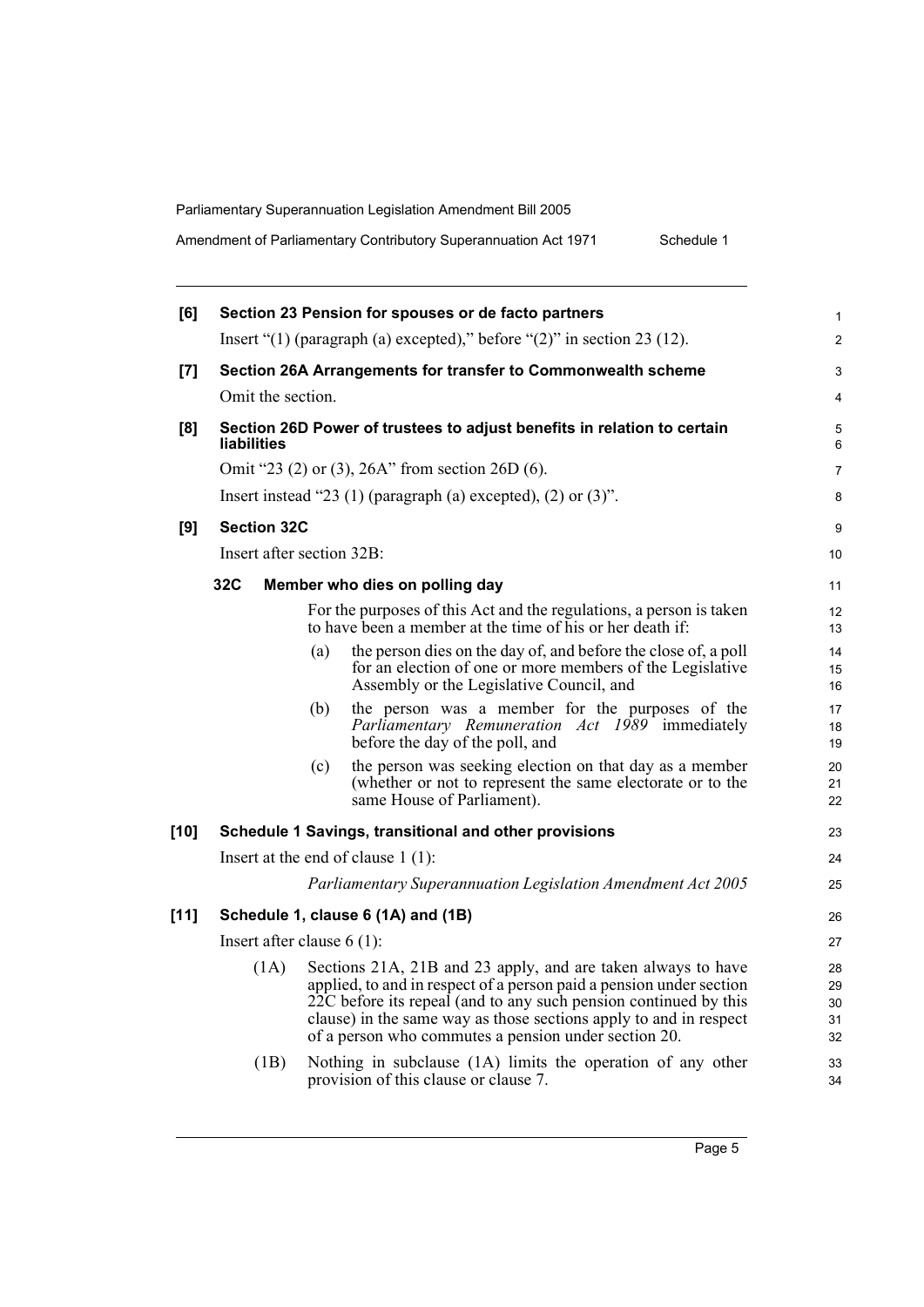Schedule 1 Amendment of Parliamentary Contributory Superannuation Act 1971

### **[12] Schedule 1, clause 10**

Insert after clause 9:

#### **10 Surcharge reductions for certain spouse pensions**

A reduction of a benefit payable under section 23 (1) (paragraph (a) excepted), on the basis set out in section 26D, that is made before the commencement of this clause is taken to have been validly made, if it would have been valid if made after the commencement of the *Parliamentary Superannuation Legislation Amendment Act 2005*.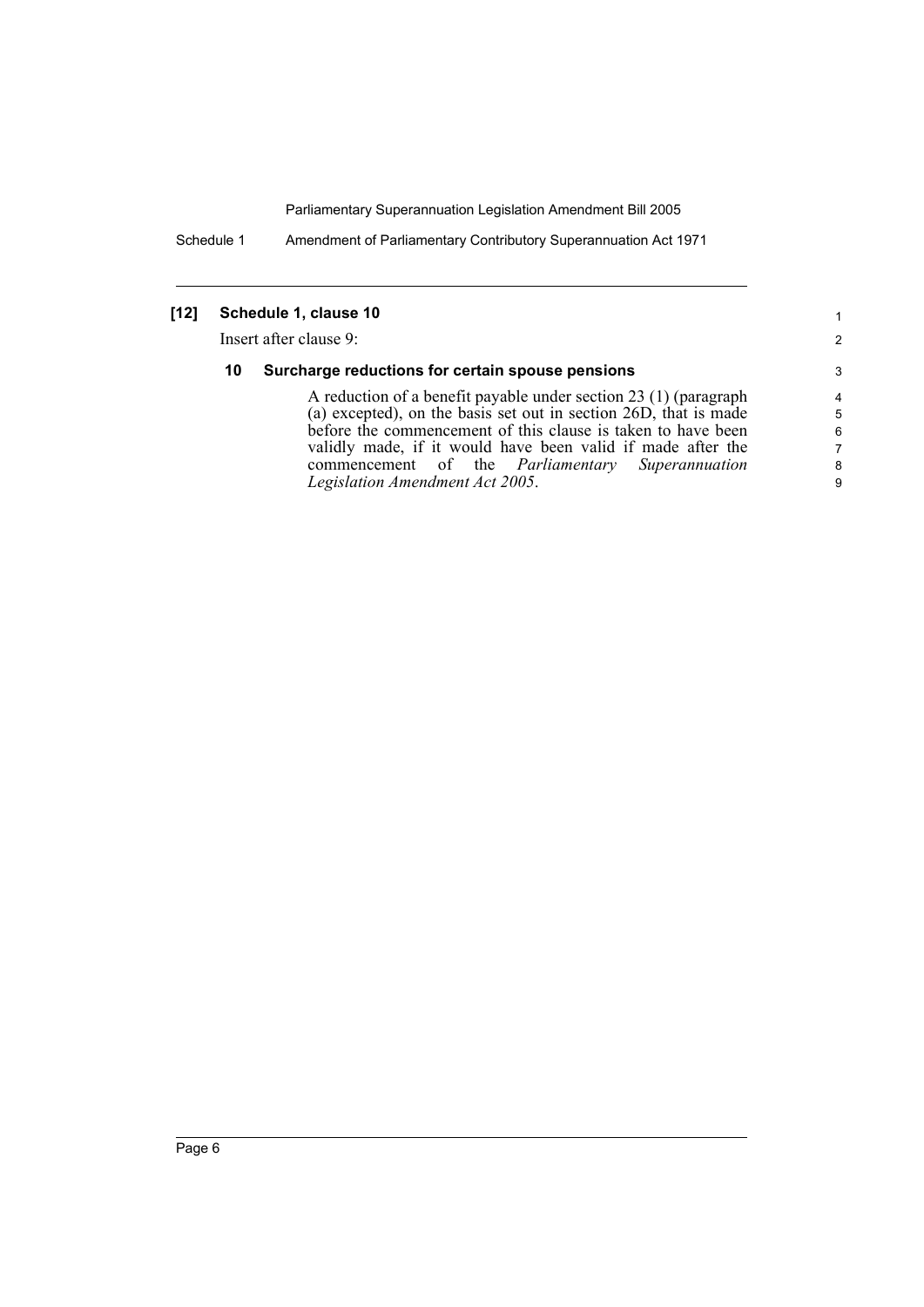Amendment of Parliamentary Remuneration Act 1989 Schedule 2

|       | <b>Schedule 2</b>            |           | <b>Amendment of Parliamentary</b><br><b>Remuneration Act 1989</b>                                                                                                                                                                                          | $\mathbf{1}$<br>$\overline{2}$ |
|-------|------------------------------|-----------|------------------------------------------------------------------------------------------------------------------------------------------------------------------------------------------------------------------------------------------------------------|--------------------------------|
|       |                              |           | (Section 4)                                                                                                                                                                                                                                                | 3                              |
| [1]   |                              |           | <b>Section 2A Purpose of Act</b>                                                                                                                                                                                                                           | $\overline{4}$                 |
|       |                              |           | Insert at the end of section $2A(1)(d)$ :                                                                                                                                                                                                                  | 5                              |
|       |                              |           | , and                                                                                                                                                                                                                                                      | 6                              |
|       |                              | (e)       | superannuation arrangements are provided for members<br>who are not continuing members of the closed<br>Parliamentary Contributory Superannuation Fund.                                                                                                    | $\overline{7}$<br>8<br>9       |
| [2]   | <b>Section 3 Definitions</b> |           |                                                                                                                                                                                                                                                            | 10                             |
|       |                              |           | Insert at the end of the section:                                                                                                                                                                                                                          | 11                             |
|       | (2)                          |           | Notes in the text of this Act do not form part of this Act.                                                                                                                                                                                                | 12                             |
| $[3]$ |                              |           | Part 3A, Division 1, heading                                                                                                                                                                                                                               | 13                             |
|       | Insert before section 14A:   |           |                                                                                                                                                                                                                                                            | 14                             |
|       | <b>Division 1</b>            |           | <b>Approval of amendments to Parliamentary</b><br><b>Contributory Superannuation Act 1971</b>                                                                                                                                                              | 15<br>16                       |
| [4]   |                              |           | <b>Section 14A Superannuation approvals</b>                                                                                                                                                                                                                | 17                             |
|       |                              |           | Omit "Part" from section 14A (5). Insert instead "Division".                                                                                                                                                                                               | 18                             |
| [5]   | Part 3A, Division 2          |           |                                                                                                                                                                                                                                                            | 19                             |
|       | Insert after section 14A:    |           |                                                                                                                                                                                                                                                            | 20                             |
|       | <b>Division 2</b>            |           | Superannuation arrangements for post-2007<br>members                                                                                                                                                                                                       | 21<br>22                       |
|       | 14B                          |           | <b>Application of Division</b>                                                                                                                                                                                                                             | 23                             |
|       | (1)                          | Act 1971. | This Division applies to members, other than continuing<br>members under the <i>Parliamentary Contributory Superannuation</i>                                                                                                                              | 24<br>25<br>26                 |
|       |                              |           | Note. Section 4A of the Parliamentary Contributory Superannuation Act<br>1971 closes the Parliamentary Contributory Superannuation Scheme to<br>members elected at or after the 2007 general election (other than<br>existing members who are re-elected). | 27<br>28<br>29<br>30           |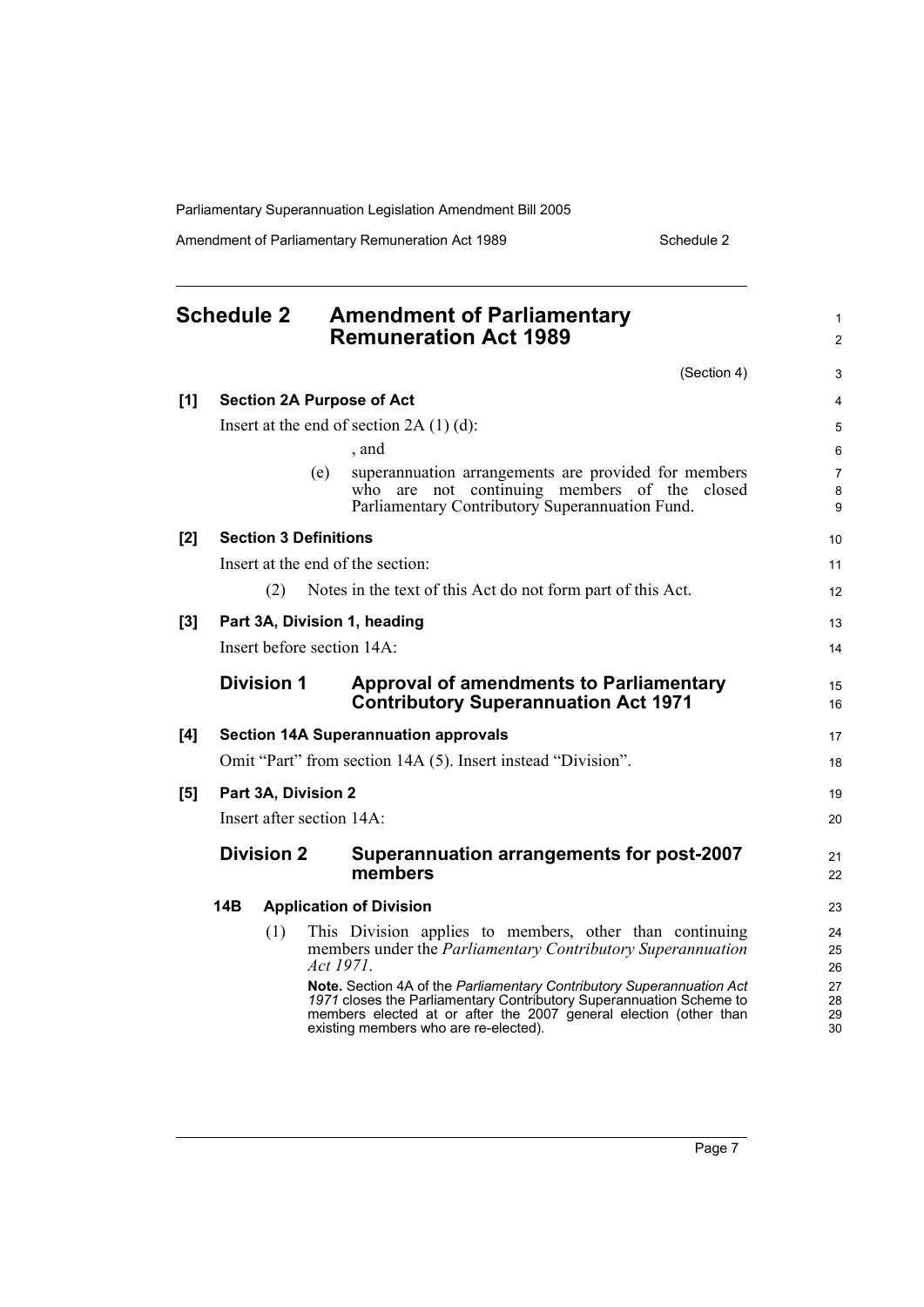(2) In this section, a *continuing member* includes a member who has elected to cease to have deductions of salary made under section 18B of the *Parliamentary Contributory Superannuation Act 1971*.

#### **14C Definitions**

In this Division:

*complying approved deposit fund* means a complying approved deposit fund for the purposes of section 47 of the *Superannuation Industry (Supervision) Act 1993* of the Commonwealth.

*complying superannuation fund* means a complying superannuation fund for the purposes of section 45 of the *Superannuation Industry (Supervision) Act 1993* of the Commonwealth.

*First State Superannuation Fund* has the same meaning as *Fund* has in the *First State Superannuation Act 1992*.

*retirement savings account* has the same meaning as in the *Retirement Savings Accounts Act 1997* of the Commonwealth.

*salary* of a member means:

- (a) the maximum contribution base within the meaning of the *Superannuation Guarantee (Administration) Act 1992* of the Commonwealth, or
- (b) the remuneration payable to the person by way of basic salary and additional salary (if any), or
- (c) the salary of the member prescribed by the regulations for the purposes of this definition,

whichever is the greatest.

*2007 general election* means the first State general election held after the commencement of this section.

#### **14D Superannuation contributions for members**

- (1) The State of New South Wales must make, for each member, a superannuation contribution equivalent to the salary contribution percentage for the person for each financial year, or part, for which the person is a member of Parliament.
- (2) A contribution is not required to be made in respect of any period before the 2007 general election.
- (3) The superannuation contribution payable under this section, and any additional contributions under section 14F, are payable out of the Consolidated Fund, which, to the necessary extent, is appropriated accordingly.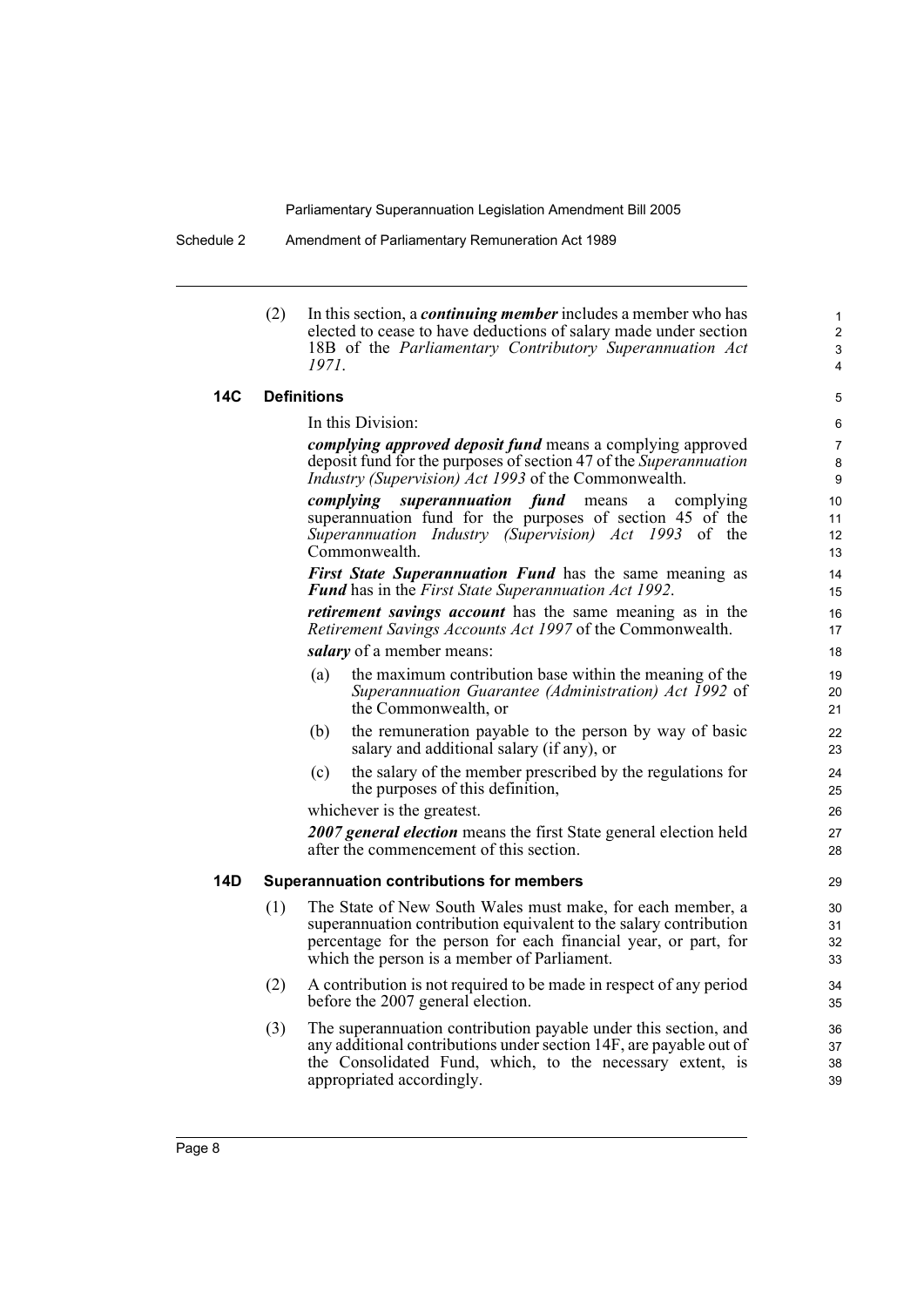|     | (4) | In this section:                                                                                                                                                                                                                                                                                                                                                                           | 1                                |
|-----|-----|--------------------------------------------------------------------------------------------------------------------------------------------------------------------------------------------------------------------------------------------------------------------------------------------------------------------------------------------------------------------------------------------|----------------------------------|
|     |     | salary contribution percentage for a person means:                                                                                                                                                                                                                                                                                                                                         | $\overline{2}$                   |
|     |     | 9% of the salary, unless paragraph (b) applies, or<br>(a)                                                                                                                                                                                                                                                                                                                                  | 3                                |
|     |     | such other greater percentage of the salary of the person as<br>(b)<br>may be prescribed by the regulations for the purposes of<br>this definition.                                                                                                                                                                                                                                        | $\overline{4}$<br>5<br>6         |
| 14E |     | <b>Payment of superannuation contributions</b>                                                                                                                                                                                                                                                                                                                                             | 7                                |
|     | (1) | The contribution payable under section 14D for a member is to<br>be paid:                                                                                                                                                                                                                                                                                                                  | 8<br>9                           |
|     |     | to the First State Superannuation Fund, or<br>(a)                                                                                                                                                                                                                                                                                                                                          | 10                               |
|     |     | if a nomination is in force under this section, to the<br>(b)<br>nominated complying superannuation fund, complying<br>approved deposit fund or retirement savings account.                                                                                                                                                                                                                | 11<br>12<br>13                   |
|     | (2) | A member may, by notice in writing to the Treasurer, nominate a<br>complying superannuation fund other than the First State<br>Superannuation Fund or a complying approved deposit fund or<br>retirement savings account as the fund or account to which the<br>contribution is to be paid.                                                                                                | 14<br>15<br>16<br>17<br>18       |
|     | (3) | A member may, by notice in writing to the Treasurer, revoke or<br>vary a nomination under this section at any time.                                                                                                                                                                                                                                                                        | 19<br>20                         |
|     | (4) | The regulations may make provision for or with respect to<br>matters relating to membership of the First State Superannuation<br>Fund of members for whom contributions are paid to the Fund<br>under this section and other ancillary matters. The regulations<br>may, for that purpose, apply provisions of the First State<br>Superannuation Act 1992 with any necessary modifications. | 21<br>22<br>23<br>24<br>25<br>26 |
| 14F |     | <b>Salary sacrifice arrangements</b>                                                                                                                                                                                                                                                                                                                                                       | 27                               |
|     | (1) | A member may elect, by notice in writing to the Treasurer, to<br>make additional superannuation contributions by way of salary<br>sacrifice.                                                                                                                                                                                                                                               | 28<br>29<br>30                   |
|     | (2) | An election under this section does not affect the amount that<br>would otherwise constitute the salary of a member for the<br>purposes of employer contributions to superannuation under<br>section 14D.                                                                                                                                                                                  | 31<br>32<br>33<br>34             |
|     | (3) | An election may be made at any time, but only in respect of future<br>salary payments.                                                                                                                                                                                                                                                                                                     | 35<br>36                         |
|     | (4) | An election is to specify the percentage or amount of the<br>member's basic salary and additional salary (if any) payable to                                                                                                                                                                                                                                                               | 37<br>38                         |
|     |     |                                                                                                                                                                                                                                                                                                                                                                                            |                                  |